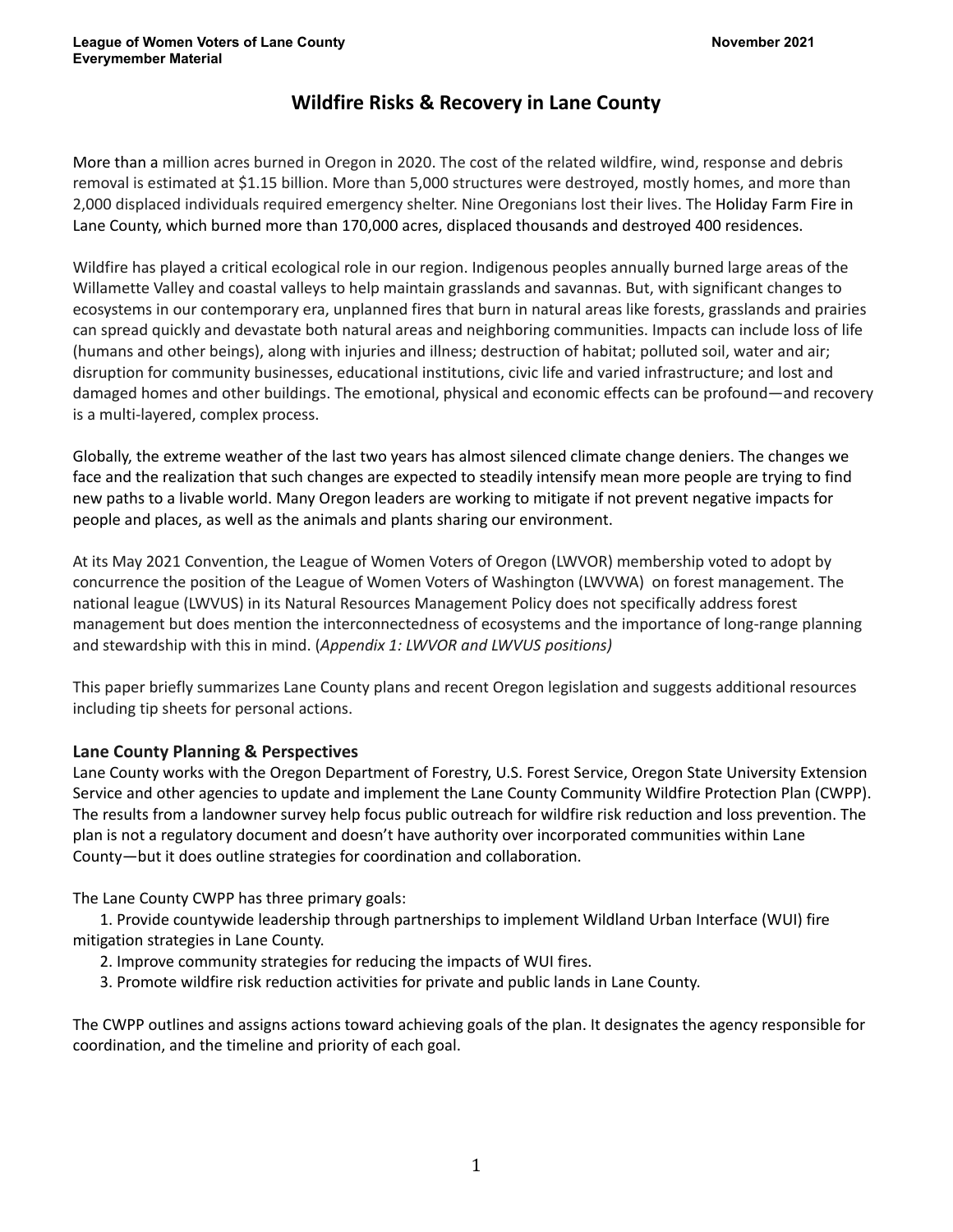Action items for the 2020 CWPP update included:

- Strengthen communication and coordination among local fire districts, county, state, and federal agencies.
- Recommend revisions to Lane County land use regulations.
- Identify areas and set priorities for developing local evacuation plans.
- Use maps in the plan's risk assessment to guide cross-boundary collaboration.
- Develop an outreach campaign for risk reduction and landowner assistance.
- Implement landowner assistance for fuel-reduction projects including cost-share incentives.

Communications deficiencies within the county were identified in the 2019 LWVLC study, *Seismic Risk*. The 2021 Oregon Legislature passed HB5042, which supports funding in Lane County for handheld radios for fire departments, mobile towers, and repeaters, in the event that cell towers or electricity go down.

According to Patence Winningham, Lane County Emergency Manager, the significance of the CWPP update is the gift of preplanning. Winningham's team is developing a grant to fund risk mitigation efforts, including radios for vulnerable populations. She sees the importance of communicating information about mitigation of fire risk to residents in the wildland-urban interface and also the importance of helping people recognize the need for mitigation and the changing understanding of this need.

Personally knowing stories of living through the Blue River fire, she became aware that central to each story was the significance of community connection in the way residents were first alerted to the danger. Cell towers burned down, and power was out for radio and TV. There was no time to prepare. Neighbor-to-neighbor communication saved lives. The warnings came from a knock on the door, a call from a neighbor, and from people driving around the community. Winningham cautions every community, "Don't assume that alerts have reached everyone." No matter what new cables and towers are planned, every system has a failure point. It will be the people around you who will truly be most important in a disaster.

Lane County Commissioner Heather Buch also has expressed concern about the need for more effective communication, both during a disaster and in the rebuilding effort. In this case, the lack of funding for communication in Senate Bill 762, adopted by the 2021 Oregon Legislature, was unfortunate for the kind of progress needed in both disaster resiliency and recovery.

The need for better broadband access in rural areas is a recognized problem but one that lacks public funding for a solution. Blue River lost its cell service during the 2020 fire, and a new cell tower has been installed which will enable local "hot-spots" for schools and businesses. However, because of slow internet speeds, hot-spot service is inadequate for either use. Buch applauded the efforts of Matt Sayre and Onward Eugene, who partnered with the McKenzie school district and Elevate Technology group to apply for the federal U.S. Ignite Project Overcome grant, funded by the National Science Foundation.

In the absence of sufficient state and federal funding, Buch described the partnership of ALERTWildfire, a consortium of private funders organized by the University of Oregon, University of Nevada, and the University of California-San Diego. Fire detection cameras are installed on existing towers and monitored by private citizens. California has hundreds of such cameras operating now. A new camera has been installed in Lane County on Dead Mountain in the Oakridge area, which has already been helpful with the Kwis Fire during the summer of 2021. The strategy of ALERTWildfire is "more cameras, more quickly," which means finding fires while they are still small and giving firefighters better decision-making capabilities in responding to fires.

Winningham and Buch agree that their constituencies, though they may have differing opinions on the causes, no longer doubt that the future will mean increasingly more heat, more drought, more wind, and more fire. Only a few years ago, building back after a fire might have meant building back what had been lost. Now almost everyone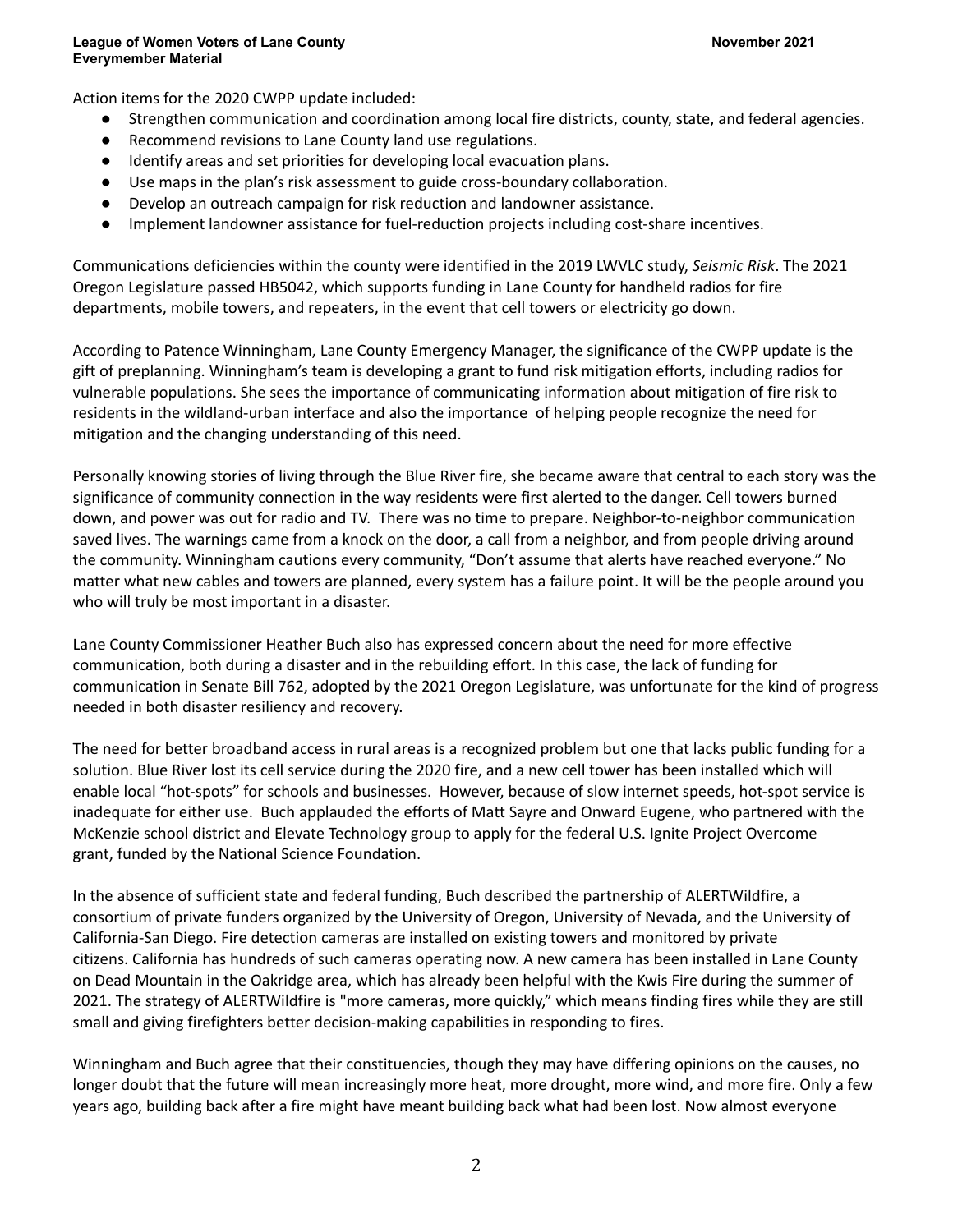understands that if they build back, they must build differently. New homes must be as resilient as possible in the face of certain continued risk of fire. New building codes may require different sites, different materials, different construction designs, different communication systems, different landscaping—a different relationship with the forests around them.

In spite of that recognition, both report that building permits, which have long been a frustrating hurdle for homebuilders, will likely become an increasing hassle as new codes addressing resiliency are introduced. Nevertheless, both feel that most people would be willing to use new mandated practices if they can see that new regulations might have worked for them. Resistance may come if people feel that they have a right to do whatever they want on their own property—without recognizing the impact and danger it might bring to the entire community. Resistance may also increase when affordability is a problem.

Frustrated by long-term plans that await grants or state or county planning, Lane County Commissioner Joe Berney suggests that the most effective path to resiliency will be a community-based effort not dependent on institutional funding and bureaucracy. While agencies do collaborate with one another, he suggests that funding sources can be administrative silos, making agency funding less flexible and precluding local, community-based responses for protection from natural disaster. Environmental changes are coming faster than progress by public agencies, which must be more nimble for effective mitigation, and public officials must rethink what available dollars might allow them to buy.

Berney proposes a specific plan that every community could create for itself: a "net zero" facility. During and after any disaster, it might function as a "shelter in place" sanctuary, evacuation center, refuge from smoke, homeless shelter during the cold, or as a community gathering place. Substantial protection could be achieved with a building retrofitted to function independently on a solar microgrid with no transmission lines, its own water systems, structural upgrades against earthquakes, defensible space, non-ignitable building materials, and stashes of emergency supplies. A gym, church, or a veteran's center might become options.

Matt McRae, Lane County's Long Term Disaster Recovery Manager, also shares observations learned from working with residents, businesses and agencies on the Holiday Farm fire recovery—specifically about gaps and needs:

*Surge capacity needs*. Public agencies typically are staffed for ongoing work, and it can be difficult to scale up after a disaster. While agencies often have the ability to "surge" for emergencies (duration of a day, week or up to three months), there aren't good models for maintaining capacity for ongoing recovery efforts, say for up to three years. Staff, funding and other resources typically are committed and can be difficult to reassign, especially during an ongoing pandemic or other crises.

*Housing planning needs*. Impacts and needs differ for renters, owners, ongoing residents, and vacation residents. The Federal Emergency Management Agency (FEMA) regulations can stymie low-income residents; additionally, higher-income property owners generally are better able to access services and get attention. Established systems haven't been in place to assess needs and wants, such as whether long-term residents who are displaced want to return or even where they might have relocated.

*Behavioral health & services planning needs*. Trauma from wildfires and other disasters persists and compounds pre-existing conditions. Regular public services may not be fully trauma-informed in delivery. Examples include services that rely on displaced residents traveling back and forth to a central location at some distance and long-term motel residency for families affected by disaster.

*Socioeconomic factors*. Not everyone experiences wildfire destruction and recovery in the same ways. Are service providers and agencies equipped to meet differing needs, to basically meet people where and how they are?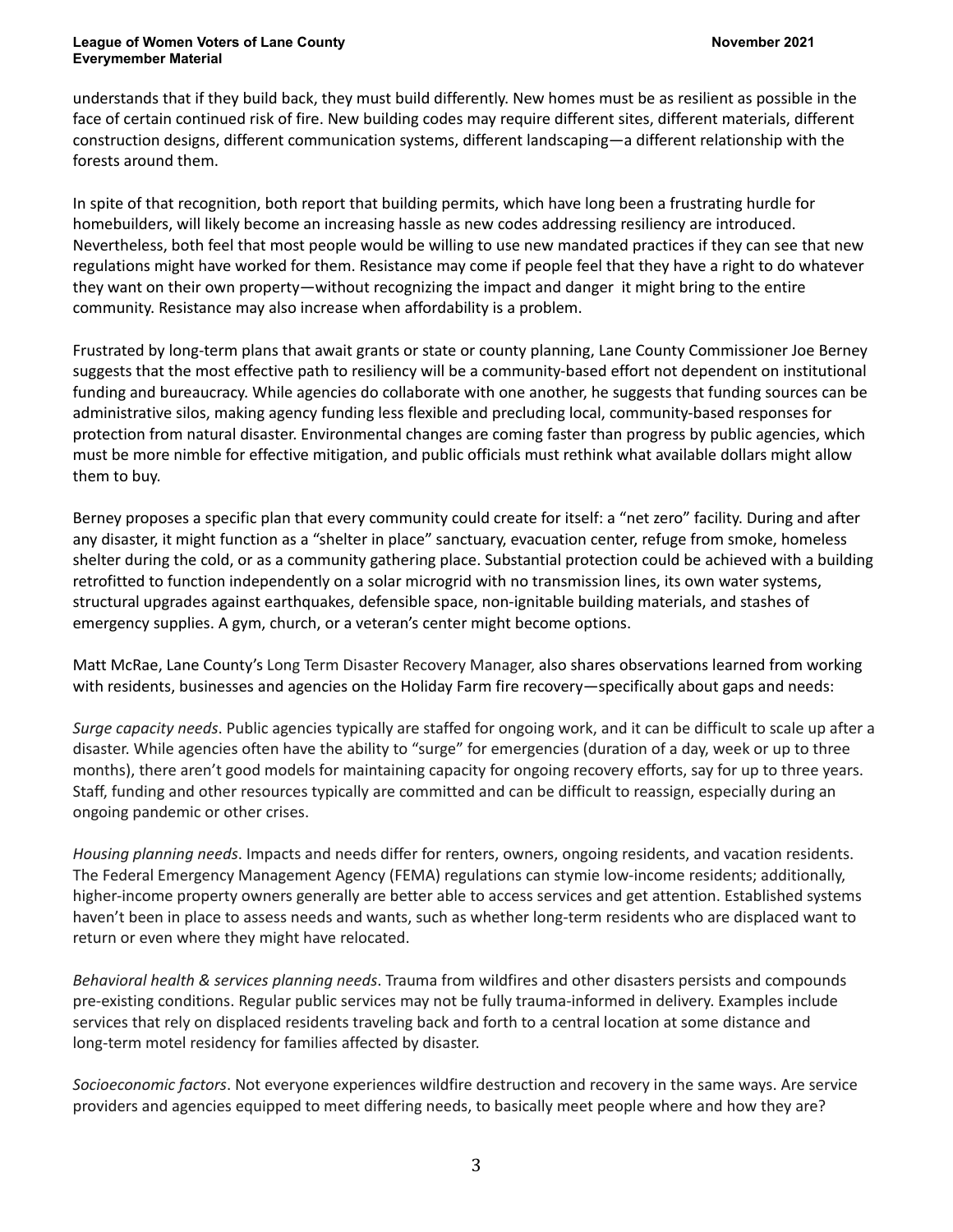*Planning needs*. Recognizing that wildfires may well increase and escalate, and that personal decisions during and post-recovery are strained, what could be done beforehand to prepare? Not only is planning for property cleanup critical, but also for potentially reconsidering how a property might be used in the future, whether the site is appropriate for housing, and if structures should be rebuilt as previously constructed and sited. FEMA, for instance, has a floodplain buyout program. Should there be similar support for those living and working in areas affected by wildfires? What pragmatic discussions can occur before incidents?

### **More Lessons from Wildfire Recovery**

The Holiday Farm Fire has required novel actions to address recovery and the ongoing restoration of the land, according to Lily Leitermann, Senior Conservation Tech, and Dave Downing, Manager, Upper Willamette Soil and Water Conservation District. Prior to this fire, the plans for forest fires dealt with public lands. The Holiday Farm fire affected private property, often small-scale property owners, an entirely different socio-legal-political context than public land or working with large corporate forests and other large landholders. The agencies in the Pure Water Partnership (PWP) have turned what they learned into new plans to prepare better for the next time wildfires hit areas of private property. They think the plans and tools that have emerged in the past few months also may be relevant to the rural/urban interface zone and perhaps even to how property owners and neighborhoods might respond within urban areas.

At one level, the answer to the question "what if the worst happens" in more populated areas is to work hard on a defensible space around your home. The more defensible each property is, the better off the neighborhood, the margin interface around properties, and ultimately the forests and water beyond. Most homeowners, however, will need assistance and many will need access to grants and low-cost programs to help fund needed changes. The best approach is to prepare for wildfires (and other disasters) in the context of neighborhoods, where it may be easier to tap into expertise and funding. The priority should be those areas already listed as critical due to their high risk of wildfires--South Hills and Thurston Hills. But that doesn't mean other areas should skip the discussion between neighbors.

What the PWP partners did in the Holiday Farm Fire might illustrate the complexity of taking action in a private property context. First, they had to find property owners. Then they sought permission from each owner to talk with them and to assess their land. If an owner agreed, they set up an appointment for the actual assessment. The assessment (a variety of indicators—invasive plants, erosion control, how much of the tree cover remained, etc.) is technical. It is also necessary in developing a plan that can be used to tap into funding for the agencies or the property owner. When funds finally arrived, Leitermann's team had to find contractors, arrange to work on the land with the owner, follow progress, and then monitor the property's ecological return to health. Put simply, government agencies after the fire can't just walk on someone's property.

Equity is an issue PWP tried to address. When they responded to the fire, they discovered people who lived in unpermitted housing (illegal structures). These residents were afraid to ask for help. Lower-income and marginalized communities may be less able to access information or lack communications technology. The PWP continues to encourage and assist all those affected to find information and help.

Conservation experts have developed detailed tools to understand what was left after the Holiday Farm Fire, what was planted, and what will return in the immediate aftermath of the fire. As databases fill over time, owners and agencies will have more detailed information to use in future planning that can improve defensibility, reduce fire fuels, improve water quality, and lessen the chance of fires hitting urban fringes. If invasive plants emerged after the fire, workers must correct the situation, because evasives are not necessarily good for soil or water quality and they tend to burn. Long-term monitoring via new tools will give a clear sense of what works and doesn't for the particularities of different locations. It is important to understand this is new policy, and climate/environmental change is a game changer.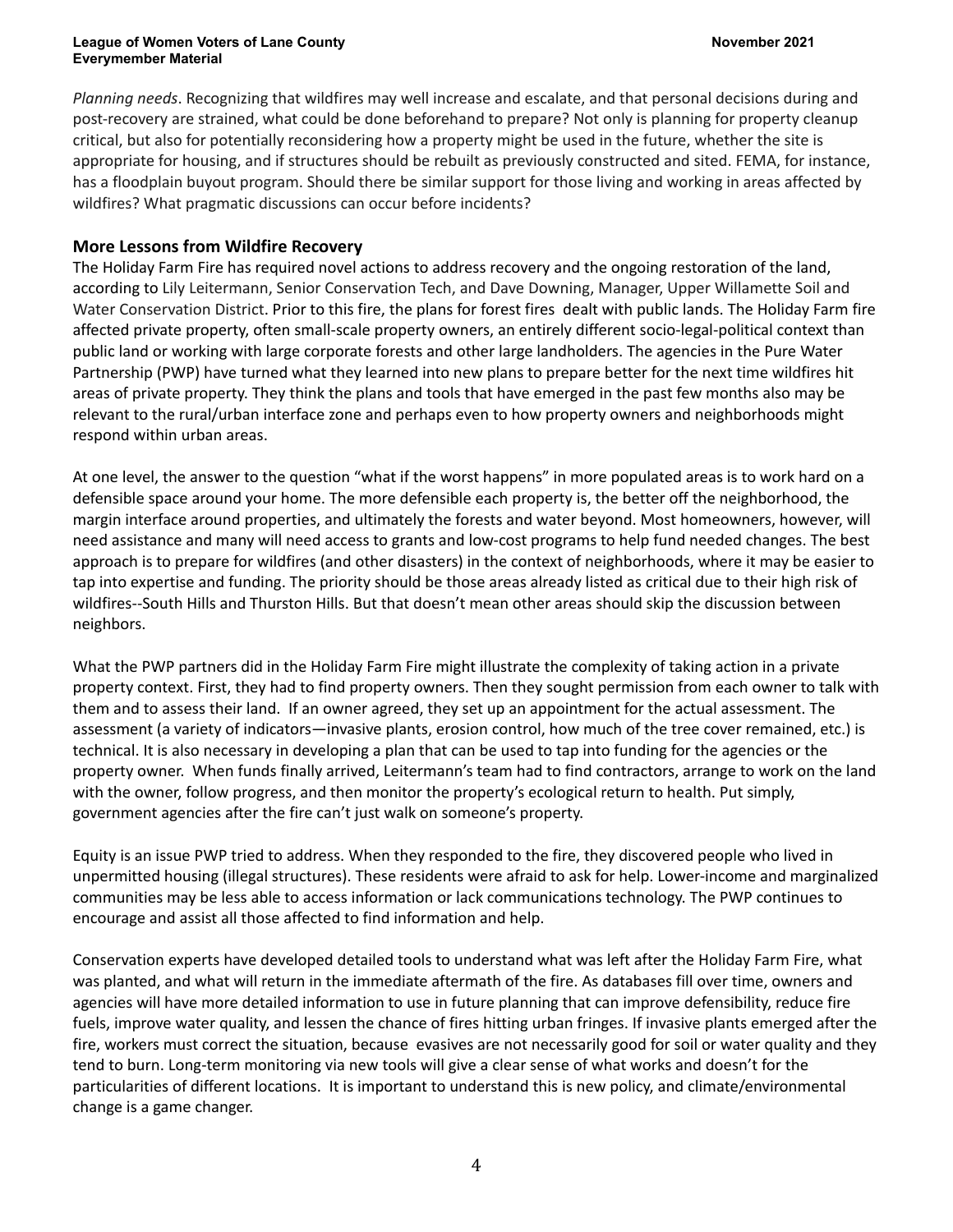### **Oregon Senate Bill 762 (2021 Legislature)**

After the disastrous fires of 2020, the 2021 Oregon Legislature on its final day passed SB762, making policy changes and direct investments to improve prevention, mitigation and response to wildfires. SB762 was supported by a spectrum of stakeholders, including communities most threatened by the risk of a catastrophic wildfire event, as well as firefighters. The bill reflects principles from the Community Wildfire Protection Plans and was developed with significant input from multiple agencies, which will carry out policies and establish administrative rules.

SB762 is an omnibus law that will identify, fund, and set timelines for agencies that will administer multiple strategies:

- Create wildfire prevention policies, including fuel reduction plans as well as community-driven restoration of forests and rangelands, and ignition-resistant materials requirements for new construction within high-risk zones.
- Establish electric utility systems for use before and during wildfire events.
- Provide wildfire smoke protections to vulnerable communities.
- Increase firefighter capacity, including air defense resources.
- Invest in youth and workforce training programs for future firefighters and land managers.
- Update agency business systems to ensure appropriate cost controls and prudent financial management, oversight and reporting.
- Require stakeholder engagement from public boards and advisory committees in developing and reviewing the wildfire map, defensible space standards, building code safety measures and land use recommendations.
- Appoint a Wildfire Programs Advisory Council composed of stakeholders and members of the public to advise a new State Wildfire Programs Director and to provide recommendations on implementation and community engagement.
- Invest \$200 million for essential workforce and local amenities on the frontlines managing and mitigating wildfires.

Central to implementation of SB762 are new interactive web-based Oregon Wildfire Risk Explorer (OWRE) maps, produced by Oregon State University and the Oregon Department of Forestry (ODF). These are official wildfire maps for Oregon and are the tool for establishing wildfire risk classifications. That classification will help determine for every agency, organization, and property owner their risk level, appropriate prevention and mitigation, applicable building codes, and how to coordinate efforts. The maps cover the entire state, but also provide detail down to individual land parcels—using a system of overlays for features like soil type, terrain, weather conditions, vegetation, homes and infrastructure, even locations where the population may be socially or economically vulnerable to wildfire hazard.

OWRE maps will also identify the Wildland Urban Interfaces (WUI), where forest, homes, and infrastructure are intermixed. When a property in the WUI is also classified as high or extreme fire risk, rules will be enforced for minimum distances (defensible space) between structures and burnable materials. Using characteristics of a property as identified by OWRE maps, the State Fire Marshal by December 2022 shall establish what the defensible space must be for any particular property. The maps are to be completed by June 2022 and will be publicly available electronically through OWRE.

A coalition of 67 entities contributed to the historical and scientific wisdom behind SB762. These entities remain involved in managing wildfire risk: legislators, universities, state agencies, counties, cities, firefighters, environment preservation groups, and many agencies and individuals involved in relief work. They leverage one another's knowledge and abilities, as demonstrated on the Fremont-Winema fire of summer 2021.

As that fire exploded with unexpected ferocity, the ODF called the manager of the neighboring Sycan Marsh Preserve. The Nature Conservancy had already done fuel reduction thinning on the Preserve to minimize potential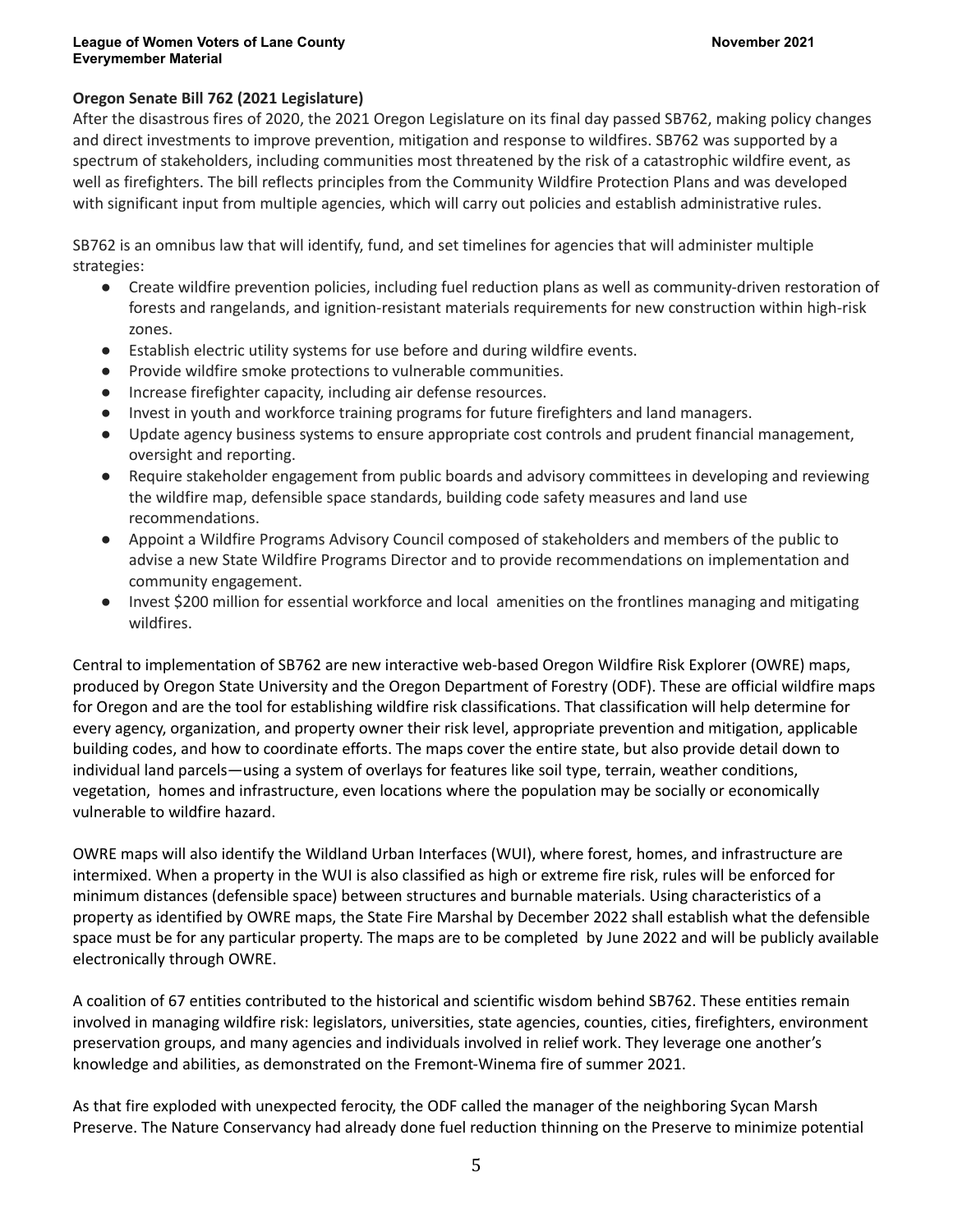fire damage. The Preserve manager contacted the U.S. Forest Service(USFS) to ask that firefighters not use bulldozers on the Preserve but rather work manually on the fireline in consideration of its fragile ecosystem and of the thinning that had been done. The USFS and a local hotshot crew agreed to try and then did the difficult digging manually. The result was that the burn on the Sycan Marsh Preserve was less damaging, more like a prescribed burn than the intense scarring burn on the adjacent Fremont-Winema land.

Controversy between coalition partners does exist, especially regarding salvage logging. Environmental and commercial interests have struggled over salvage logging in Oregon since 1991, when anti-logging protesters barricaded the site of the Warner Creek fire for nearly a year. Ultimately, the site was never logged.

In the Holiday Farm area this spring (2021), some neighbors were angered by log trucks coming out of the burned forests, asking whether more trees were logged than necessary. The USFS, in awarding logging contracts, insisted the operation was necessary to remove trees that presented danger of falling on roadways and that had value as lumber for construction.

## **Prevention & Impacts for the Wildland/Urban Interface**

According to Winningham, much of the costs resulting from larger fires include:

- Incident Management Teams (fire suppression)
- Search and Rescue
- Dispatch
- Lane County Sheriff's Office
- Geographic Information Services
- Oregon State Fire Marshal Red Team
- Local police and fire
- Air quality teams working with Lane County Public Health to produce daily reports and provide air purifiers to affected residents.

*Note: The Lane County Community Organization Active in Disaster (COAD) offers smoke respite and cooling centers.*

While there are now many sources of information and assistance available for fire safety upgrades to communities, ultimately it is the responsibility of the property/home owner to carry out improvements. That means taking advantage of educational information available, making efforts to access incentives and funding for those improvements, and then doing what is necessary to protect family and property.

Firewise USA, run by the National Fire Protection Association, provides training and experts to prepare communities and homes for wildfires. The OSU Extension Service provides state and county programs that help with wildfire preparedness education and, in certain cases, funding.

The first step for a property owner is to assess fire risk for their property. Forms can lead a person through areas for review and help direct users through upgrades that will make structures more resistant to fires. Some of the fixes are simple and inexpensive, like making sure gutters are always kept clear of debris that can ignite and cause the roof to catch fire. Others are more complex and expensive, for example, re-siding with more fire-resistant material such as stone and stucco. If the power went out, mounting a sprinkler on top of the roof could continue to work by connecting it to a gravity-feed water system with a large water storage tank and could run even when residents need to evacuate.

During the Beachie Creek Fire in Marion County, one house remained unscathed--though just outside the door, the surrounding forest was burned to black sticks and scorched earth. The house had been constructed with almost every technology for fire prevention available: concrete siding, cement porch, metal roof, no eves, no gutters, no air vents, and all burnable materials removed to a defensible distance. New state and county regulations direct people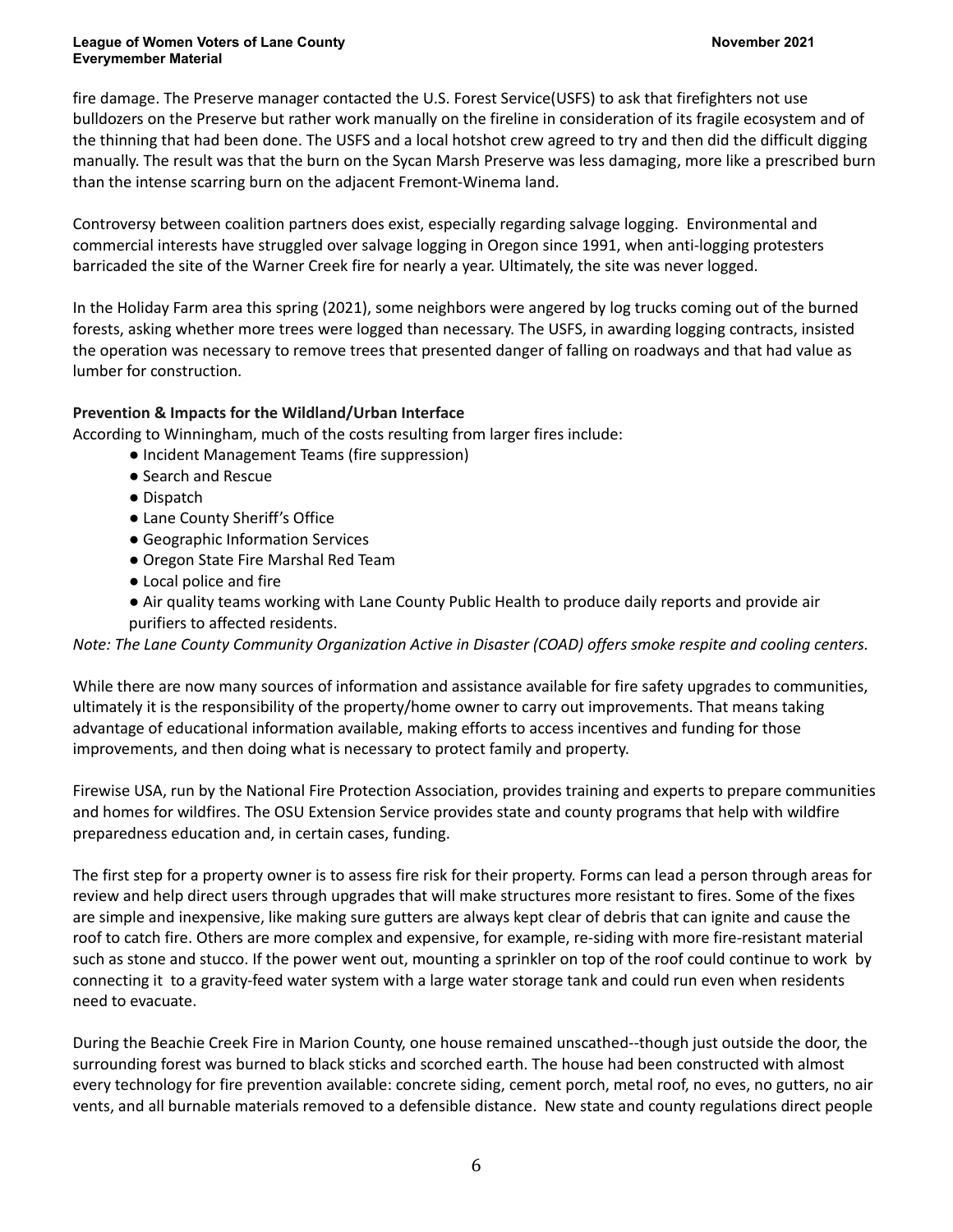who are starting new construction or rebuilding after fire damage to build back with more fire-resistant structures. (*Appendix 2: Oregon Residential Specialty Code R327.4-Wildfire Hazard Mitigation)*

There is a good deal of information available about landscaping with fire resistant plants and trees (especially native ones), keeping landscaping that is close to your home well-watered and trimmed, clearing underbrush from around trees and removing other hazardous fuel sources, trimming up branches on existing trees and even removing trees to open up crown space between trees and keep trees from overhanging the house to achieve a 100-foot radius of defensible space around your home. (*Appendix 3: Property Evaluation Form)*

The local fire department or county government are good sources for requirements for passage of fire trucks and their safe return; for example, tree branches should be trimmed up to at least 10 feet off the ground, and the access road should be 12 feet wide with a place for the truck to turn around (about 150 feet is needed). If fire departments also have the information about your home that indicates it is defensible against wildfire and there is good access for their equipment, they are more likely to attempt to save your home. Having the road well maintained for access also gives a good path for egress. Having two escape routes is even better.( *Appendix 4: Fire Safety Standards for Roads and Driveways)*

Insurance companies, led by California insurers, may be required to provide a consumer with their property's wildfire risk score, which must recognize a consumer's mitigation actions that could improve their rating. Some local insurance companies are contracting with companies that offer wildfire response actions to protect their clients property at no cost.

Another excellent source of information is available on YouTube, from OSU Extension Service, Forestry Natural Resources. Videos address every aspect of wildfire, from risk causes to property mitigation, personal preparedness, and what a person must do afterward if one's house has burned.

Be aware of current information about wildfires in the area and weather conditions that may affect spread. Alert systems can be linked to mobile phones to allow for continuing updates. To register for alerts, go to: [www.public.alertsense.com](http://www.public.alertsense.com)

Lane County also offers a signup for alerts, based on three levels of preparedness called Get Ready, Get Set, Go: <https://lanecounty.org/cms/One.aspx?portalId=3585881&pageId=4961647> or FEMA, [\(https://www.fema.gov/emergency-managers/practitioners/integrated-public-alert-warning-system/public/wireless](https://www.fema.gov/emergency-managers/practitioners/integrated-public-alert-warning-system/public/wireless-emergency-alerts) [-emergency-alerts\)](https://www.fema.gov/emergency-managers/practitioners/integrated-public-alert-warning-system/public/wireless-emergency-alerts).

**Level 1. Get Ready:** Residents should be aware of the danger that exists in their area and monitor emergency services websites and local media outlets for information. This is the time for preparation with go bags that include at least extra clothing, prescription medications, toiletries and some food and water. It's time for precautionary movement of persons with special needs, mobile property and, under certain circumstances, pets and livestock. Know where safe places set up by local governments are located.

**Level 2. Get Set:** Have everything prepared for your departure. Have your vehicle fueled, loaded, and ready to leave. Have all combustibles away from the outside of your house. Close windows and all interior doors. **Level 3. Go:** Leave as soon as officials tell you to. If family members are in separate places, have a plan for how to contact each other and where to meet in a safe place. Nothing is worth more than your life and the lives of your family. (*Appendix 5: Wildfire Evacuation)*

Individuals have different priorities depending on whether they live in urban, rural or urban-rural interface lands, but the same principles apply in all situations. Being prepared for wildfires in your particular circumstances, no matter where you live, is the best protection against property damage and loss of life.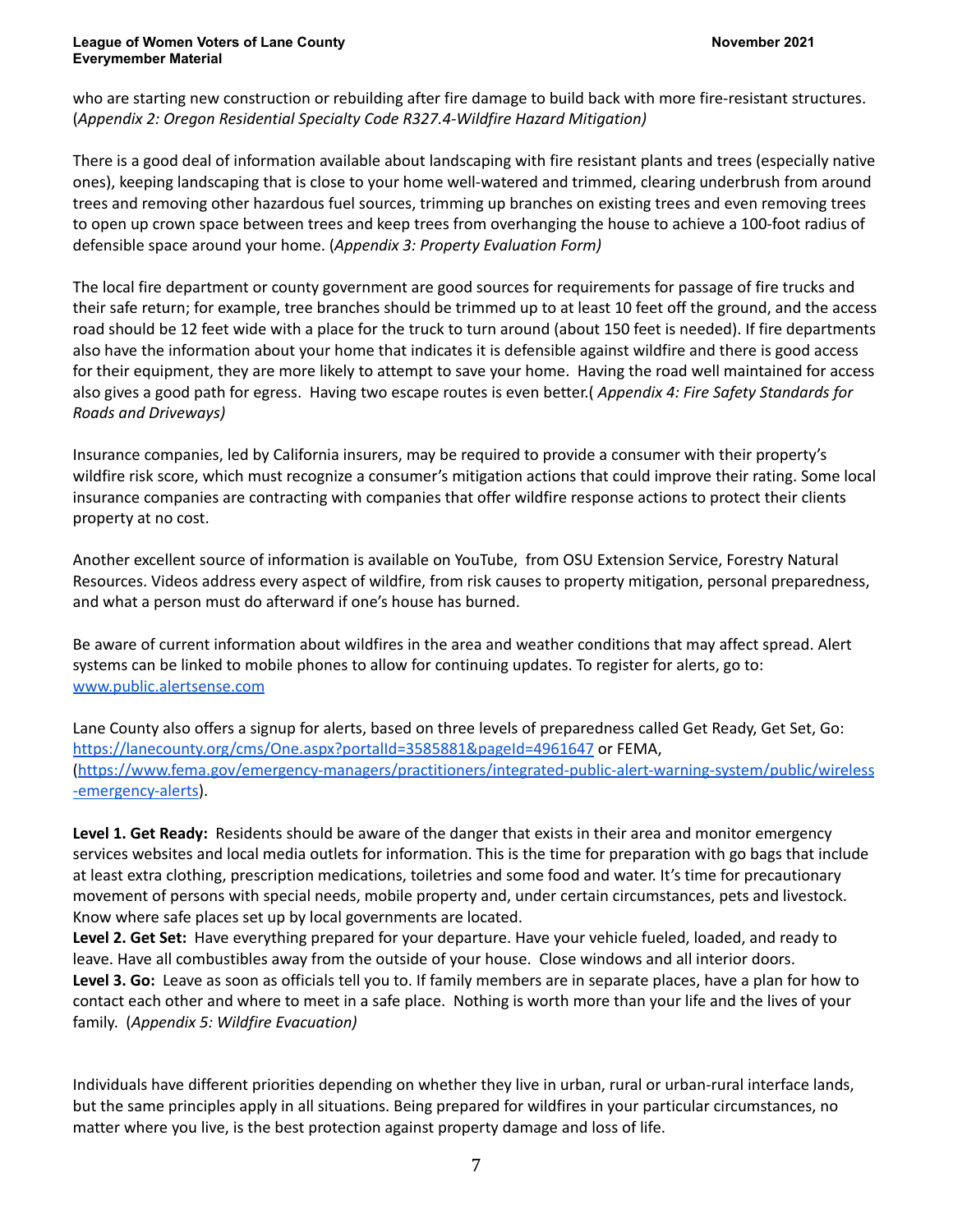## **Conclusion**

The LWV encourages not only our support for these critical efforts but also our attention to complicated new realities so that we know where our support belongs. We must prepare for unprecedented disasters—which, although unprecedented, are not unpredicted.

### **Discussion Questions**

1. How do the costs—social, economic, ecological—of addressing wildfire risks, effects, and recovery differ for those in forested and rural areas versus those in more urbanized settings?

2. How far should regulations go in prescribing defensible space and other measures for private property? What conflicts arise between community safety and personal needs or liberty, and how might we reconcile them?

3. What have you done and what more could you do to make your residence and property safer from fire?

4. Fire historian Stephen Pyne calls ours the Pyrocene Age, "a period of rising global temperatures and wildfires on an unprecedented scale." What discourages you? What gives you hope in creating more resilient homes, landscapes and communities?

5. Should the State of Oregon or Lane County develop a wildfire buyout program along the lines of FEMA's floodplain buyout program? What about approaching the federal government to expand its scope for buyout programs to address wildfires?

6. What kind of land use regulations aimed at reducing wildfire risks would be feasible and/or acceptable to most landowners?

Materials prepared by Mary Durfee, Linda Ferdowsian, Paula Grisafi, Nancy Mills, Keli Osborn, Lois Taylor and editors, Merle Bottge and Carol Hildebrand.

### **Resources**

### **People interviewed**

- Joe Berney, Lane County Commissioner, District 2; interview with Lois Taylor, 9/10/21
- Heather Buch, Lane County Commissioner, District 5; interview with Nancy Mills & Lois Taylor, 9/1/21
- Lily Leitermann, Conservation Programs Manager, and Dave Downing, Director, Upper Willamette Soil and Water Conservation District; interview with Mary Durfee, 9/15/21.
- Matt McRae, Long Term Disaster Recovery Manager, Lane County government; interview with Keli Osborn, 8/20/21
- Patence Winningham, Emergency Manager, Lane County government; interview with Nancy Mills & Lois Taylor, 9/2/21

### **Organizations, articles, websites**

- *Firewise USA* <https://www.nfpa.org/Public-Education/Fire-causes-and-risks/Wildfire/Firewise-USA>
- Oregon Sen. Floyd Prozanski, legislative update, July 7, 2021, e-bulletin. <https://content.govdelivery.com/accounts/ORLEG/bulletins/2e67059>
- Oregon wildfire and recovery response resources. <https://wildfire.oregon.gov>
- Fire Facts, Northwest Fire Science Consortium (with "StoryMap") <https://storymaps.arcgis.com/stories/ec08804eb22c472b9b26467e2a8d145c>
- Upper Willamette Soil & Water Conservation District, <https://uwswcd.org/what-we-do/wildfire-resources/>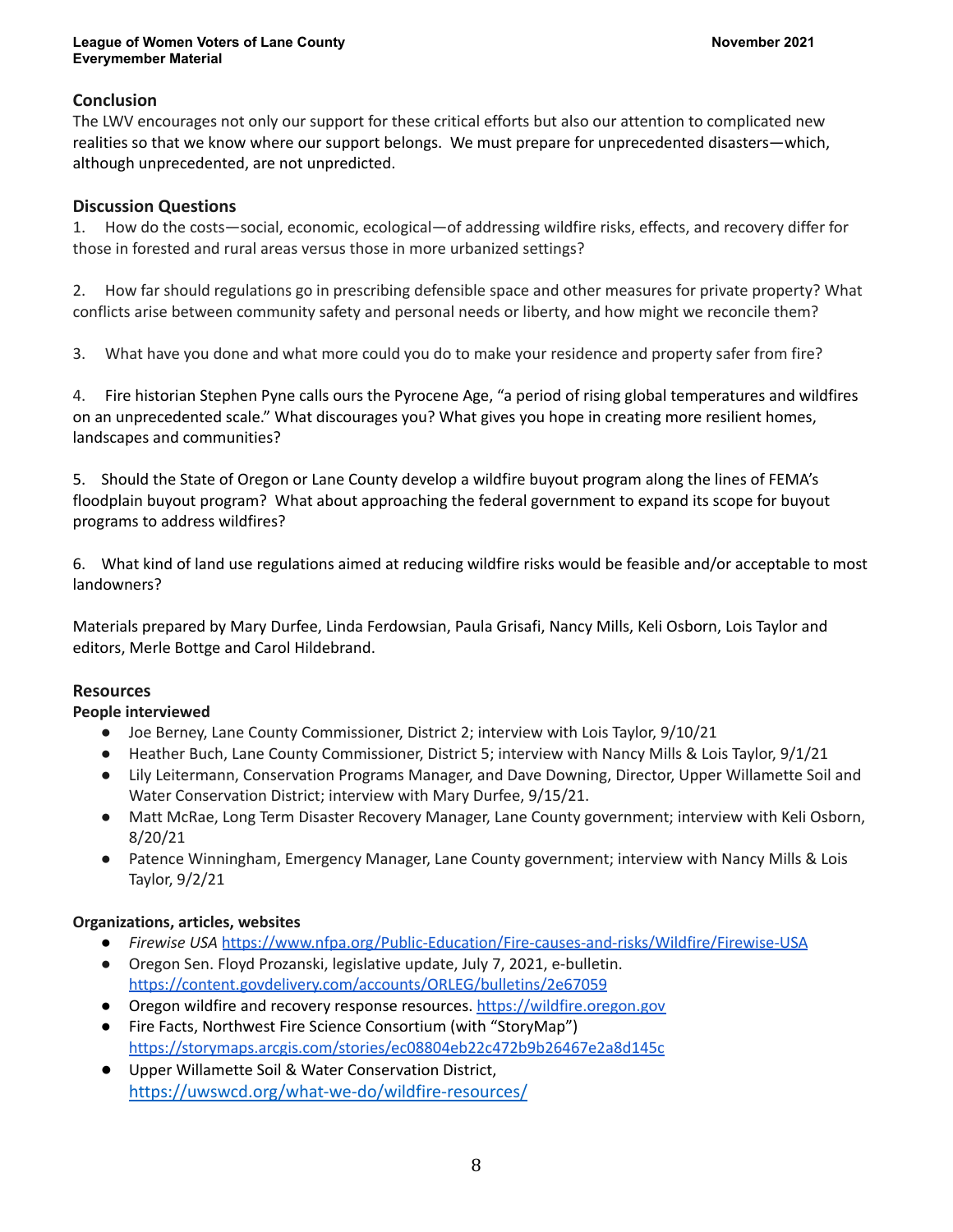- Op-ed, *Washington Post,* Sept. 22, 2020. Philip Higuera, Elizabeth Dodson, Alexander Metcalf and Solomon Dobrowski, faculty in the W.A. Franke College of Forestry and Conservation at the University of Montana, <https://www.washingtonpost.com/opinions/2020/09/22/there-will-be-more-wildfires-what-should-we-do/>
- Firefighters United for Safety, Ethics & Ecology <https://fusee.org/>
- OPB *First Look Newsletter,* 9/20/21. Search "plan to avoid repeat of 2020"
- *The Nature Conservancy*, Fall 2021. Search [nature.org/oregon,](http://nature.org/oregon) "Landmark Wildfire Legislation Passes," "Holding the Fireline," and "A Comprehensive Approach"
- Oregon Wildfire Risk Explorer (OWRE) [https://tools.oregonexplorer.info/OE\\_HtmlViewer/index.html?viewer=wildfireplanning](https://tools.oregonexplorer.info/OE_HtmlViewer/index.html?viewer=wildfireplanning)
- Oregon Legislative Information System (OLIS), search: [olis.oregon/legislature.gov](https://olis.oregon/legislature.gov); SB 762; and [legiscan.com/OR/bill/SB](http://legiscan.com/OR/bill/SB)
- 1000 Friends of Oregon, [friends.org/news/2021/our-legislative-wildfire-wrap-SB762](https://friends.org/news/2021/our-legislative-wildfire-wrap-SB762)
- *The Register-Guard*, 2/23/20, p A1, "The Timber Worker's Truth," by Adam Duvernay
- *The Register-Guard*, 7/25/21, p A15, "Technology Has A Growing Role in Wildfires in West," Don Thompson, Associated Press
- *The Register-Guard*, 8/29/21, pp A1+, "Lane County Depends on Technology as well as Neighbors," Adam Duvernay
- *The Register-Guard*, 8/30/21, pp A1+, "A Long Road Ahead," by Megan Banta

# **Appendix 1:**

# **League of Women Voters of Oregon Forestry Position: <https://www.lwvor.org/forestry-position>**

Concurrence on Forestry Positions adopted by Washington LWV, 2021 Oregon Convention (May 11, 2021).

# *League of Women Voters of United States (LWVUS)*

Natural Resources: Promote the management of natural resources as interrelated parts of life-supporting ecosystems. (1958, 1986)

Resource Management: Promote resource conservation, stewardship and long-range planning with the responsibility for managing natural resources shared by all levels of government. (1958, 1960, 1975)

Environmental Protection and Pollution Control: Preserve the physical, chemical and biological integrity of the ecosystem, with the maximum protection of public health and the environment. (1958, 1971, 1973, 1975, 1978, 2016)

## **Appendix 2:**

[https://www.deschutes.org/sites/default/files/fileattachments/community\\_development/page/11797/sum](https://www.deschutes.org/sites/default/files/fileattachments/community_development/page/11797/summary_of_oregon_residential_specialty_code_r327_-_print.pdf) mary of oregon residential specialty code r327 - print.pdf

## **Appendix 3:**

**<https://www.oregon.gov/odf/Fire/Documents/Certification%20High.pdf>** [https://www.eugene-or.gov/DocumentCenter/View/42278/wildfire-checklist\\_IBHS](https://www.eugene-or.gov/DocumentCenter/View/42278/wildfire-checklist_IBHS)

## **Appendix 4:**

[https://p1cdn4static.civiclive.com/UserFiles/Servers/Server\\_3585797/File/Government/County%20Depart](https://p1cdn4static.civiclive.com/UserFiles/Servers/Server_3585797/File/Government/County%20Departments/Public%20Works/Land%20Management%20Division/Land%20Use%20Planning%20Zoning/Land%20Use%20Planning%20&%20Zoning%20Handouts/Fire_Safety_Standards_Roads.pdf) [ments/Public%20Works/Land%20Management%20Division/Land%20Use%20Planning%20Zoning/Land%](https://p1cdn4static.civiclive.com/UserFiles/Servers/Server_3585797/File/Government/County%20Departments/Public%20Works/Land%20Management%20Division/Land%20Use%20Planning%20Zoning/Land%20Use%20Planning%20&%20Zoning%20Handouts/Fire_Safety_Standards_Roads.pdf) [20Use%20Planning%20&%20Zoning%20Handouts/Fire\\_Safety\\_Standards\\_Roads.pdf](https://p1cdn4static.civiclive.com/UserFiles/Servers/Server_3585797/File/Government/County%20Departments/Public%20Works/Land%20Management%20Division/Land%20Use%20Planning%20Zoning/Land%20Use%20Planning%20&%20Zoning%20Handouts/Fire_Safety_Standards_Roads.pdf)

## **Appendix 5:**

[https://www.oregon.gov/osp/programs/sfm/Pages/Wildland-Urban-Interface.aspx?fbclid=IwAR3ymMcZWUj](https://www.oregon.gov/osp/programs/sfm/Pages/Wildland-Urban-Interface.aspx?fbclid=IwAR3ymMcZWUjyRT3ucT4xbmgkW-Ckq31z126uduAf5DhL2CuIRReQjGYbLX0#evacuation) [yRT3ucT4xbmgkW-Ckq31z126uduAf5DhL2CuIRReQjGYbLX0#evacuation](https://www.oregon.gov/osp/programs/sfm/Pages/Wildland-Urban-Interface.aspx?fbclid=IwAR3ymMcZWUjyRT3ucT4xbmgkW-Ckq31z126uduAf5DhL2CuIRReQjGYbLX0#evacuation)